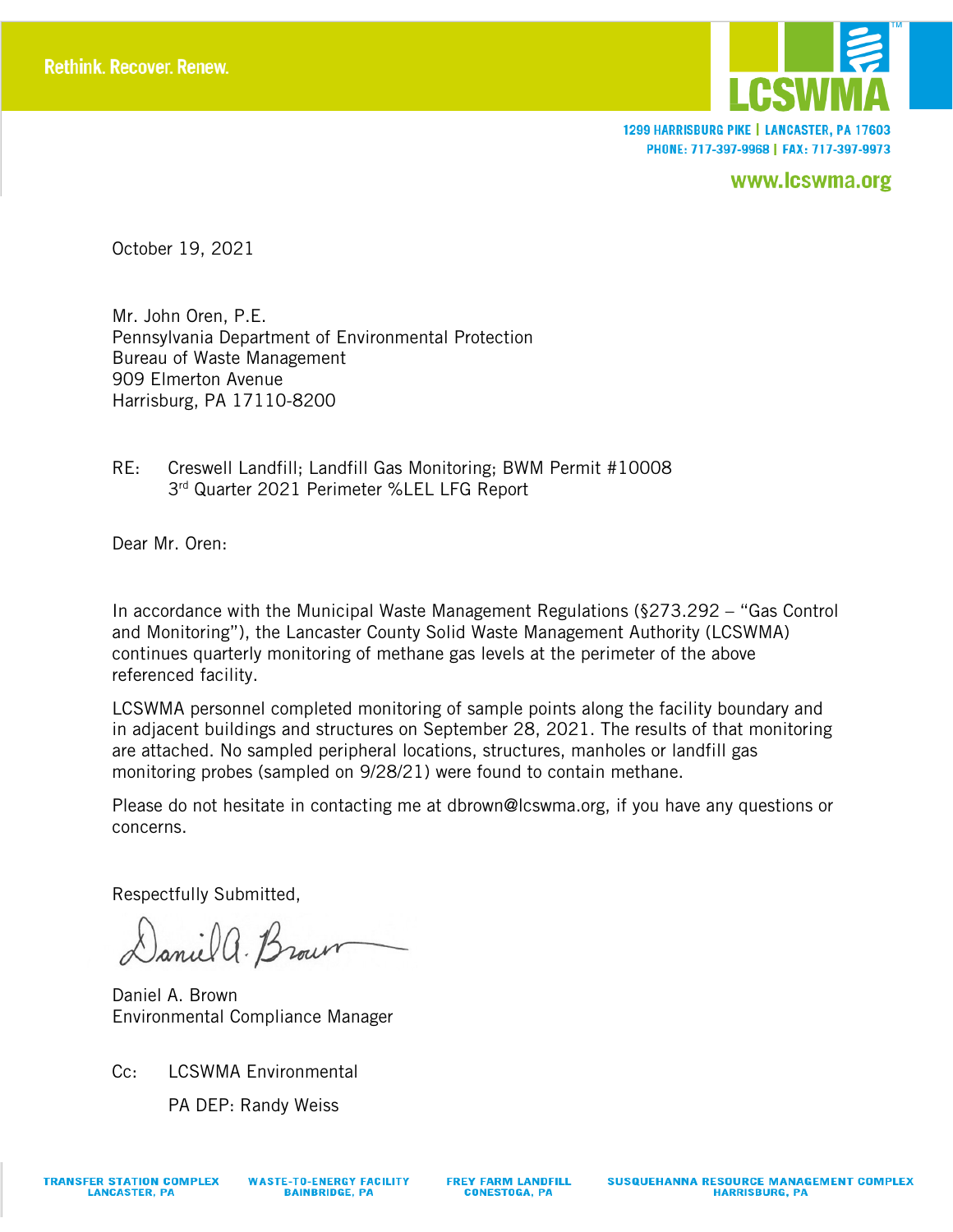## CRESWELL METHANE MONITORING PROGRAM SAMPLE POINT INSPECTION FORM

| <b>SAMPLE</b> |                                            | METHANE LEVEL (as % LEL)          |                |                |             |  |
|---------------|--------------------------------------------|-----------------------------------|----------------|----------------|-------------|--|
| <b>POINT</b>  | <b>DESCRIPTION</b>                         | <b>DATE</b>                       | <b>DATE</b>    | <b>DATE</b>    | <b>DATE</b> |  |
| <b>NUMBER</b> |                                            | 3/25/21                           | 6/14/21        | 9/28/21        |             |  |
| 1 to 15       | <b>GP WELLS</b>                            | not included with this monitoring |                |                |             |  |
| 16            | <b>CONTROL BUILDING LAB</b>                | $\mathbf 0$                       | $\mathbf 0$    | $\mathbf 0$    |             |  |
| 17            | CONTROL BUILDING COMPRESSOR ROOM           | $\mathbf 0$                       | $\mathbf 0$    | $\mathbf 0$    |             |  |
| 18            | CONTROL BUILDING LOCKER ROOM               | $\mathbf 0$                       | $\mathbf 0$    | $\mathbf 0$    |             |  |
| 19            | <b>NTHW PIT</b>                            | no longer exists                  |                |                |             |  |
| 20            | <b>OTHW PIT</b>                            | $\mathbf 0$                       | $\mathbf 0$    | $\mathbf 0$    |             |  |
| 21            | LTS AERATION PIT AT WEATHER STATION #1     | $\mathbf 0$                       | $\mathbf 0$    | $\mathbf 0$    |             |  |
| 22            | LTS AERATION PIT AT WEATHER STATION #2     | $\mathbf 0$                       | $\mathbf 0$    | $\mathbf 0$    |             |  |
| 23            | LTS WIRE TRENCH VENTS 1                    | $\mathbf 0$                       | $\mathbf 0$    | $\mathbf 0$    |             |  |
| 24            | LTS WIRE TRENCH VENTS 2                    | $\mathbf 0$                       | $\mathbf{0}$   | $\mathbf{0}$   |             |  |
| 25            | LTS WIRE TRENCH VENTS 3                    | no longer exists                  |                |                |             |  |
| 26            | <b>PUMP HOUSE</b>                          | $\mathbf 0$                       | $\mathbf 0$    | $\mathbf 0$    |             |  |
| 27            | PUMP HOUSE WET WELL                        | $\pmb{0}$                         | $\mathbf 0$    | $\mathbf 0$    |             |  |
| 28            | <b>MH#1</b>                                | $\overline{7}$                    | $\mathbf 0$    | $\mathbf 0$    |             |  |
| 29            | MH #2                                      | 5                                 | $\mathbf 0$    | $\mathbf 0$    |             |  |
| 30            | <b>INLET; STREAM R PIPE</b>                | $\mathbf 0$                       | $\mathbf 0$    | $\mathbf 0$    |             |  |
| 31            | <b>OUTLET; STREAM R PIPE</b>               | $\mathbf 0$                       | $\mathbf{0}$   | $\mathbf{0}$   |             |  |
| 32            | UPPER END; RAVINE LEACHATE COLLECTION C.O. | no longer exists                  |                |                |             |  |
| 33            | <b>SEE MAP</b>                             | $\mathbf 0$                       | $\mathbf 0$    | $\mathbf 0$    |             |  |
| 34            | <b>SEE MAP</b>                             | 0                                 | $\mathbf 0$    | $\mathbf 0$    |             |  |
| 35            | <b>SEE MAP</b>                             | $\mathbf 0$                       | $\mathbf 0$    | $\mathbf 0$    |             |  |
| 36            | <b>SEE MAP</b>                             | $\mathbf 0$                       | $\mathbf 0$    | $\mathbf 0$    |             |  |
| 37            | <b>SEE MAP</b>                             | $\mathbf 0$                       | $\mathbf 0$    | $\mathbf 0$    |             |  |
| 38            | <b>SEE MAP</b>                             | $\mathbf 0$                       | $\mathbf 0$    | $\mathbf 0$    |             |  |
| 39            | <b>SEE MAP</b>                             | $\mathbf 0$                       | $\mathbf 0$    | $\mathbf 0$    |             |  |
| 40            | <b>SEE MAP</b>                             | $\mathbf 0$                       | $\mathbf 0$    | $\mathbf 0$    |             |  |
| 41            | <b>SEE MAP</b>                             | $\pmb{0}$                         | $\mathbf 0$    | $\mathbf 0$    |             |  |
| 42            | <b>SEE MAP</b>                             | $\pmb{0}$                         | $\pmb{0}$      | $\pmb{0}$      |             |  |
| 43            | <b>SEE MAP</b>                             | 0                                 | $\mathbf 0$    | $\mathbf 0$    |             |  |
| 44            | <b>SEE MAP</b>                             | 0                                 | $\mathbf 0$    | $\mathbf 0$    |             |  |
| 45            | <b>SEE MAP</b>                             | $\mathbf 0$                       | $\mathbf 0$    | $\mathbf 0$    |             |  |
| 46            | <b>SEE MAP</b>                             | 0                                 | $\mathbf 0$    | 0              |             |  |
| 47            | <b>SEE MAP</b>                             | 0                                 | $\pmb{0}$      | $\mathbf 0$    |             |  |
| 48            | <b>SEE MAP</b>                             | 0                                 | $\mathbf 0$    | 0              |             |  |
| 49            | <b>SEE MAP</b>                             | 0                                 | $\mathbf 0$    | $\mathbf 0$    |             |  |
| 50            | <b>SEE MAP</b>                             | 0                                 | 0              | 0              |             |  |
|               | Atmospheric Pressure (in. Hg)              | 30.10"                            | 29.78"         | 29.83"         |             |  |
|               | Air Temperature (Deg. C)                   | $16^{\circ}$ C                    | $19^{\circ}$ C | $21^{\circ}$ C |             |  |

Revision Date: June 2011

Revisions: deleted points 62 to 66; added points 81 through 86 page 1 of 2